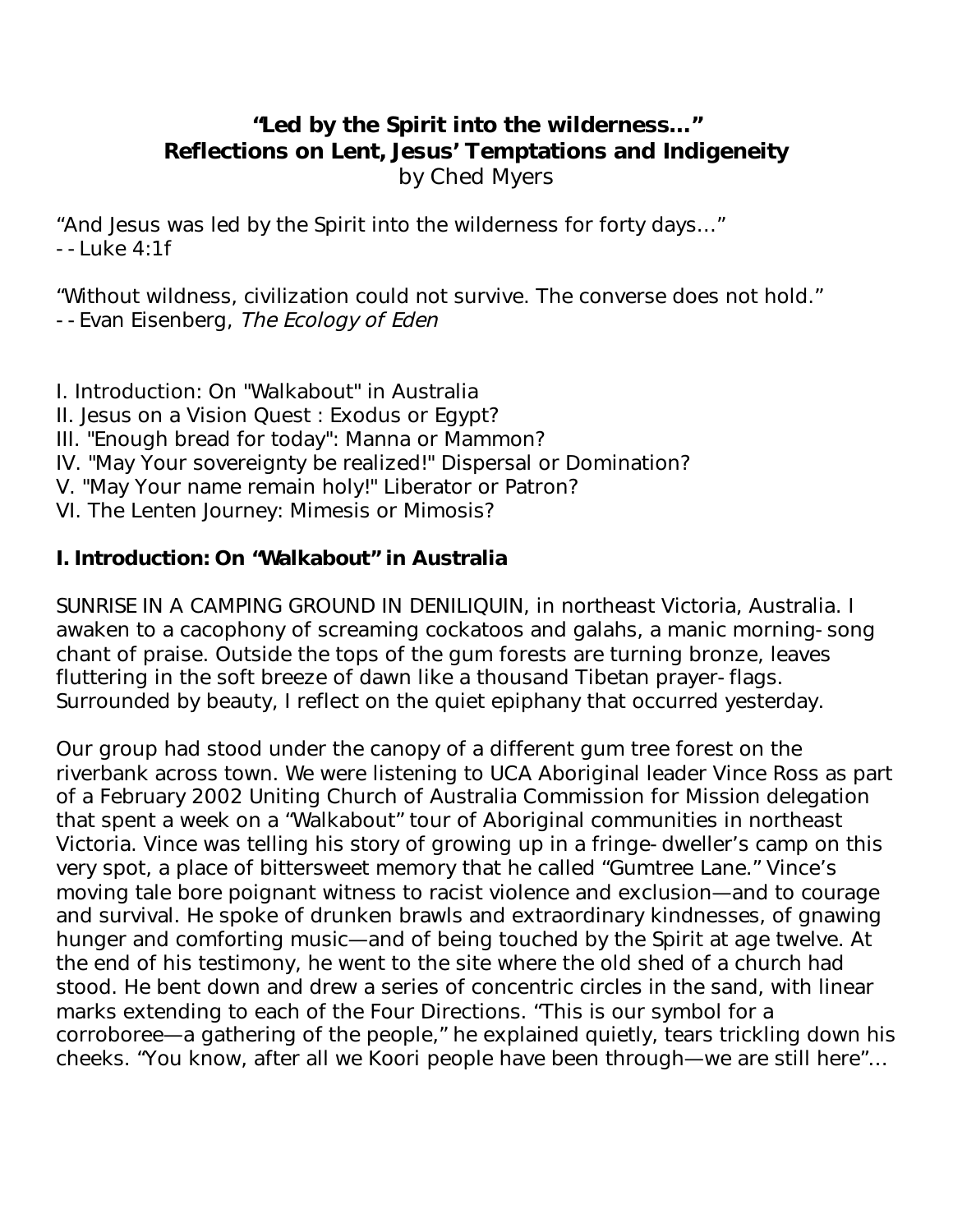This Walkabout was part of the UCA's "Unfinished Business" campaign concerning Aboriginal justice. Elaine (a Canadian) and I (an American) were invited because we share the same concerns about the historical legacy of genocide and continuing marginalization of indigenous peoples in our own respective countries. Each of us on the delegation was trying to reckon with the painful legacy to which Vince's story testifies. It is the past that haunts our present, what American writer Wendell Berry refers to as the great "hidden wound."

Whether or not we acknowledge or attend to it, we carry its long psychic and social shadow in our bones, if in different ways. As Native American Wendy Rose wrote during the 1992 Quincentenary of Columbus' landing in the Americas:

Nothing of the past five hundred years was inevitable. Every raised fist and brandished weapon was a choice someone made. The decision to become a nation of thieves and liars was a choice. The decision to censor the native truth was a choice. The decision to manipulate the knowledge of…history was a choice… I do not vanish. I do not forget. I will not let you forget.

The same sobering point was made 150 years ago by the great Indian Chief Sealth Suquamish, who warned conquering European Americans that: "At night, when the streets of your cities and villages are silent and deserted, they will throng with the host that once filled, and still love, this land; the white man will never be alone."

There is only one path to resolve this legacy: to excavate it, to confront it, and to figure out together how to make things right. As the motto of the remarkable South African Truth and Reconciliation Commission put it: "Without truth, no healing; without forgiveness, no future."

In trying to put this Walkabout in a wider theological and political context I offered the following reflections with our delegation during an outdoor Eucharist in Mildura. Since our Walkabout took place just after Ash Wednesday, I looked at the traditional scripture for the first week of Lent, Jesus' temptations in the wilderness, trying to "read" this text through a lens that takes the work of "Unfinished Business" seriously.

It has been three years since our Walkabout, and we have arrived again at Lent. I offer these reflections to all those struggling to "repair the Sacred Hoop"—or in the words of the great African American folksong, to "keep the Circle Unbroken."

#### **II. Jesus on a Vision Quest : Exodus or Egypt?**

THE CHURCH TRADITIONALLY inaugurates Lent by reflecting on the "wilderness temptations" of Jesus. This story is articulated most fully in Matthew 4:1-11 (= Lk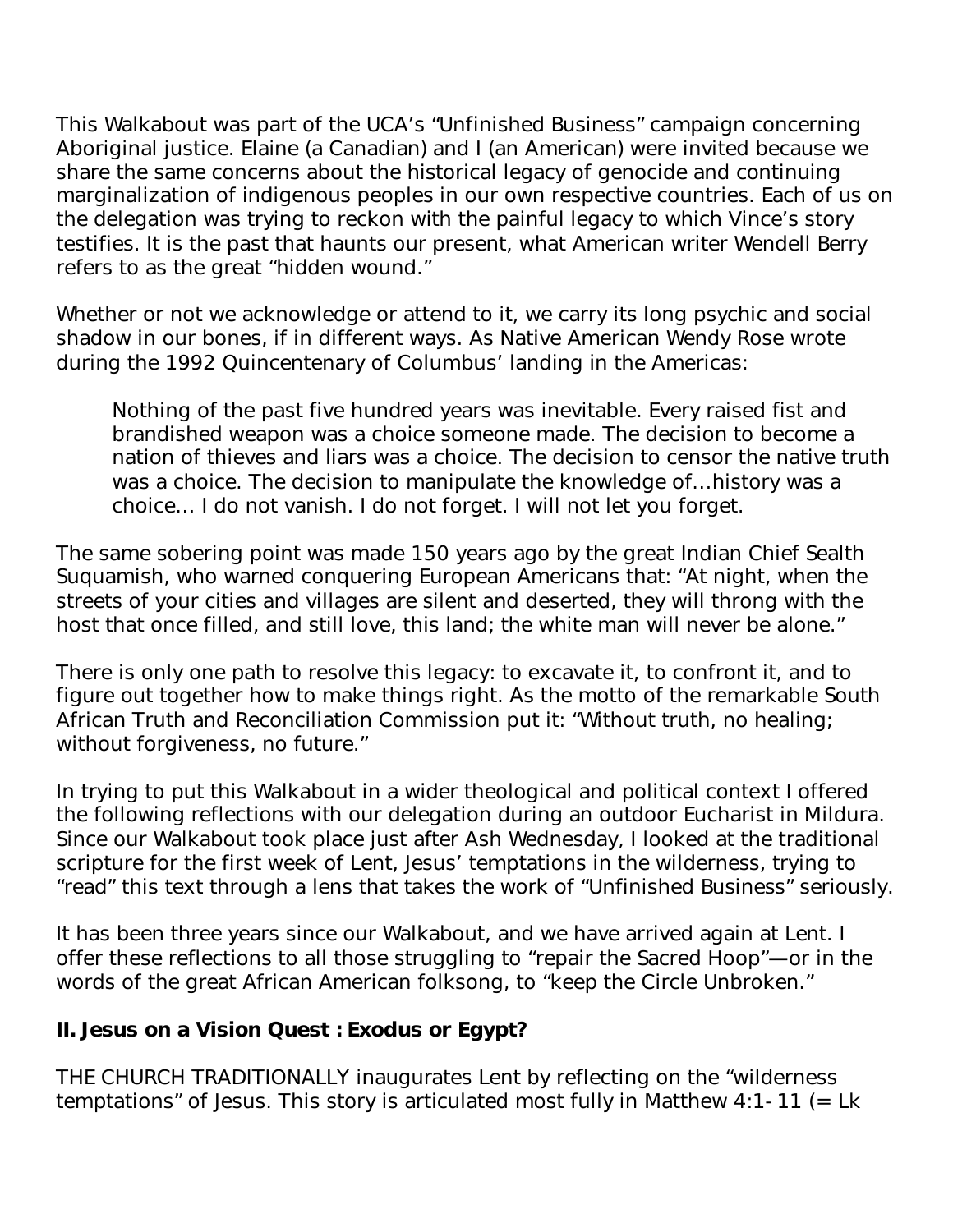4:1-13; I will follow Luke's version). In preparation for his mission, Jesus follows a mysterious yet compelling calling to radical wilderness solitude. He fasts. He lives in the wild. He wrestles with spirits.

Jesus' desert retreat seems strange to our modern ears, and consequently has been ignored or relentlessly spiritualized or psychologized in churchly interpretation. It bespeaks, however, of an ancient practice that is quite intelligible to indigenous peoples the world over. Largely lost to contemporary urban cultures, this tradition survives still among most land-based tribal peoples. Among Aboriginal people it is referred to as "going Walkabout," what elder Guboo Ted Thomas describes as the "renewal of the Dreaming." For the California Yuki it is dancing and the sweat lodge. The Pueblo people of New Mexico follow the ancient traditions of the kiva. And the Sioux name it hanblechia—the vision quest.

The vision quest is a ritual passage into selfhood, somewhere between what Joseph Campbell calls the "initiation ceremony" and the "hero-journey." Shamans, writes Christopher Vecsey, "with the help of guardian spirits travel to the land of the dead in order to restore the lost or stolen or diseased souls...out of love for their community." The classic literary account of a Lakota shaman, Lame Deer Seeker of Visions, opens:

I sat there in the vision pit…all by myself, left on the hill top for four days and nights without food or water… If Wakan Tanka, the Great Spirit, would give me the vision and the power, I would become a medicine man and perform many ceremonies.

This is both a very real exterior adventure beyond the margins of society and an interior passage of cleansing. Yet the journey to/in the "spirit world" is also a sojourn through mythic time, in order to encounter the story and destiny of one's self and one's people.

That this sojourn lasted "forty days" (Lk 4:2) is clearly intended to invoke Israel's forty-year wanderings in the wilderness after Egypt. But what exactly is the connection? Jesus is somehow interiorizing the experience of his people, but not in the sense that modern religious existentialists understand it. I would suggest instead that he is mystically re-tracing the footsteps of Israel in order to discover where the journey of his nation went wrong.

Jesus believes that his people have lost their bearings, and that course-correction can only come through a kind of "re-visioning" of the fateful choices that led liberated Israel back into captivity. This Walkabout is, in other words, seeking a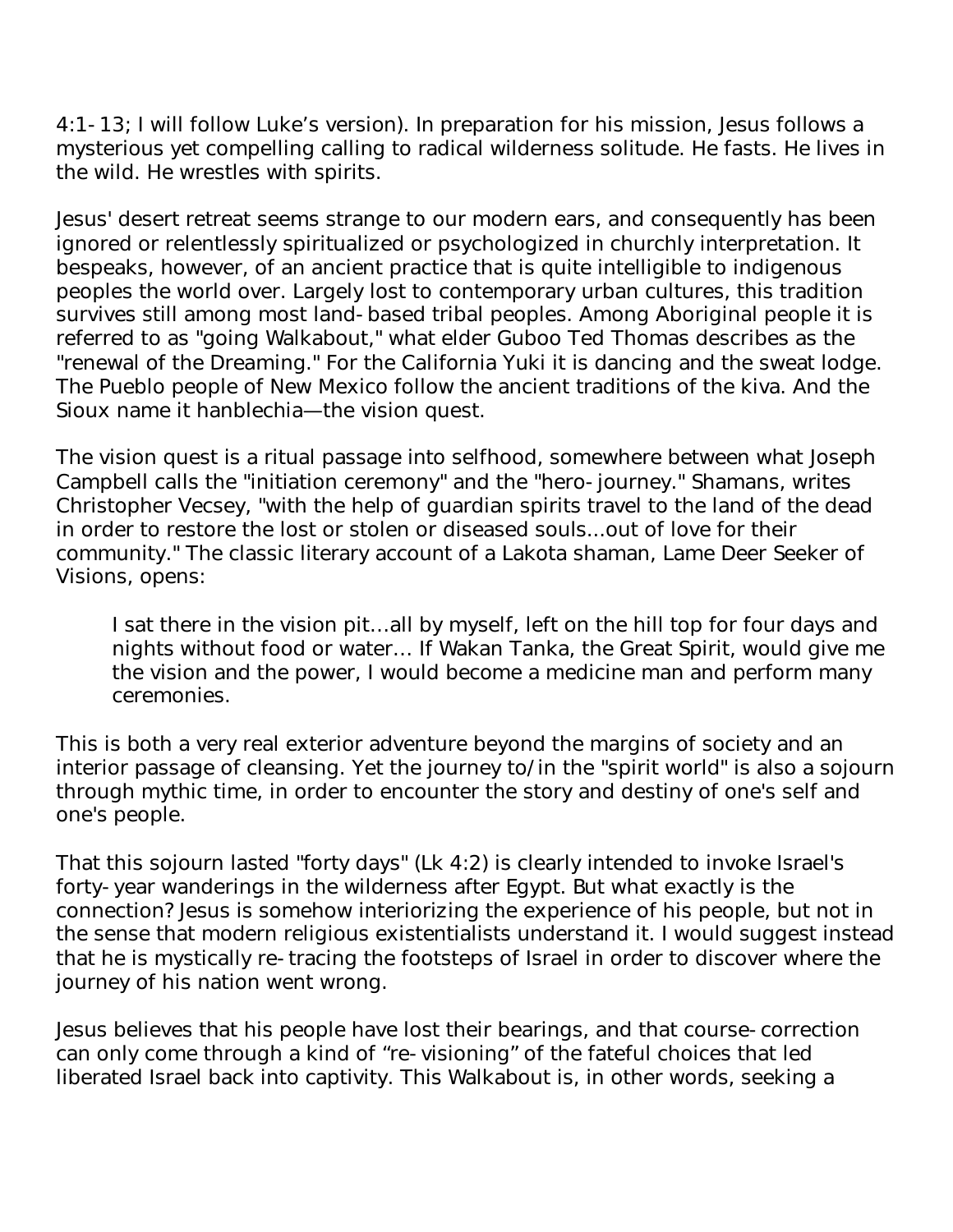radical diagnosis that moves beyond symptoms to the root-causes of the historical crisis of his people.

To begin this formidable task Jesus must return to beginnings, confronting his people's "myth of origins." For Israel, this was the Exodus wilderness, so it is there that Jesus must journey "in the spirit." (It is no accident that the temptation narrative follows hard on the heels of a traditional ancestral genealogy in Luke; see 3:23-38). Israel's distinctive identity commenced when they were sprung by Yahweh from Pharaoh's imperial straight jacket: "I will bring My people out of Egypt" (Ex 3:10). Similarly, in the gospel story Jesus' distinctive identity has just been confirmed at his wilderness baptism by John: "You are My child, the Beloved" (Lk 3:22). Now Jesus, like his ancestors, must struggle in the wilderness to discover afresh what this vocation means.

The temptations here, as in the Old Story, represent a fundamental test of this primal identity. "If you are the child of God..." taunts the Devil in refrain (Lk 4:3,9). This is the question Jesus—and the Church that is invited to follow in his footsteps in Lent must answer: Are we as a people still defined by the Exodus journey, or have we abandoned it? Literally hundreds of times in the Hebrew Bible the community is exhorted to remember this liberation from slavery; indeed, the God of Israel is known not so much as Creator as the One "who brought you up out of Egypt" (some 25 times in Deuteronomy alone). This memory is meant to function as a warning to the people not to practice the former lifeways of imperial captivity (Lev 18:2-3), or what Walter Wink calls the "Domination System." Israel must "never return that way again" (Dt 17:16).

Indigenous people understand far better than we that the "bush" is precisely the place to examine the way we have internalized the pathologies of empire. The wild spaces of nature represent a mirror to us to see how domesticated under "civilization" we have become. In this wilderness mirror we can more clearly see how Satan has lured us into all the other narratives that constantly compete with the biblical one for our allegiance. And the myths of Pharaoh and Caesar and Bush, of the National Security Council and the television news, of Wall Street and Hollywood, are seductive indeed. They promise prosperity, power, and prestige — but deliver only captivity. Jesus knows he can resist these imperial delusions only by staying grounded in the old Story. Hence his counter-refrain: "It is written..." (Lk 4:4,8,12).

The gospels re-narrate the Exodus journey as the "Way" of discipleship (Mk 1:2-4) and this Way begins with Jesus' vision quest in the wilderness. The three temptations he faces there, in turn, name the archetypal characteristics of the Domination System: the economics of exploitation (Lk 4:3), the politics of empire (4:5f), and the symbolism of omnipotence (4:9-11). Interestingly, Luke's ordering of these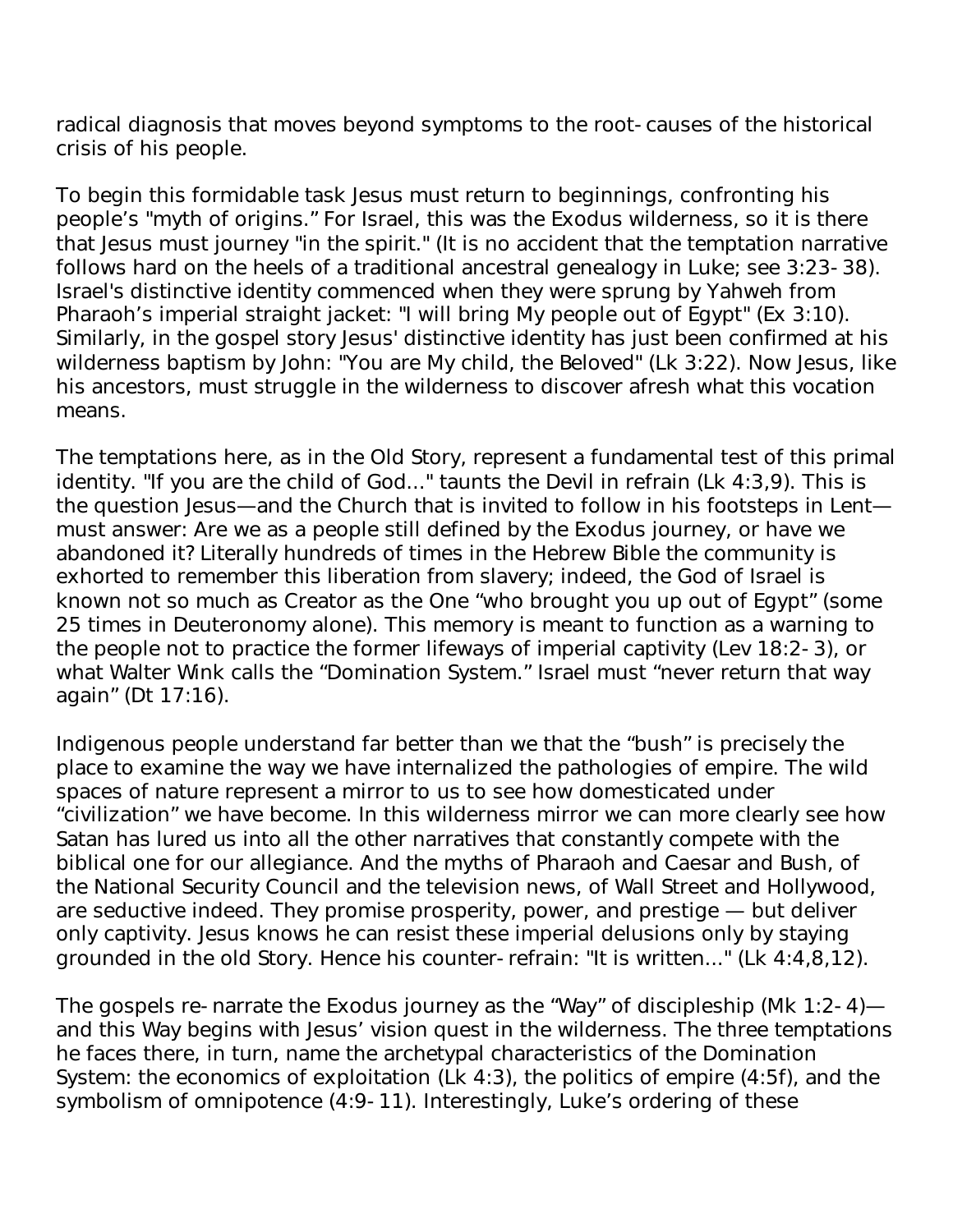temptations corresponds, in reverse order, to the first three petitions of his version of the Lord's Prayer:

> May Your Name be hallowed; May Your Kingdom come; Give us each day enough bread (Lk 11:1-4).

Moreover, Jesus re-enacts these same three themes in the course of his ministry, offering them as object lessons to his disciples, as we shall see.

Jesus' vision quest is, in other words, no minor skirmish in the desert. It articulates the central issues with which the people of God always struggle in their journey of faith and liberation. I believe these issues have not changed for the church in our time; they represent the "unfinished business" to which we must attend still.

### **III. "Enough bread for today": Manna or Mammon?**

JESUS STANDS, IN THE MYTHIC MOMENT of vision quest, at the point of Israel's origins: in the wilderness, surrounded by nothing but the barren rock of the Judean desert. Like his ancestors, he hungers, and is understandably anxious about bread (Lk 4:3). Exodus, like Walkabout, means to face the sometimes harsh realities of life outside the "imperial incubator." This is the first test of free Israel's character, and reveals that, as the old African American proverb puts it, "It is easier to get the people out of Egypt than to get Egypt out of the people":

The whole Israelite community grumbled against Moses and Aaron..."Would that we had died at the Lord's hand in the land of Egypt, as we sat by our fleshpots and ate our fill of bread! But you have led us into this desert to die of famine!" (Ex 16:2-3)

Having internalized imperial appetites and desires, the people cannot imagine life apart from their dependence upon the very system that enslaved them. Yet the God who liberates captives also offers sustenance: the gift of manna.

The text is clear, however, that this "bread raining from heaven" is not so much a miracle as it is a test to see whether Israel will follow instructions on how to realize Yahweh's alternative economy (Ex 16:4). The instructions are threefold (Ex 16:16- 26):

- 1. everyone should gather just enough bread for their needs—this is an ethos that proscribes both "too much" and "too little";
- 2. the manna cannot be stored up—a prohibition against the economics of surplus accumulation;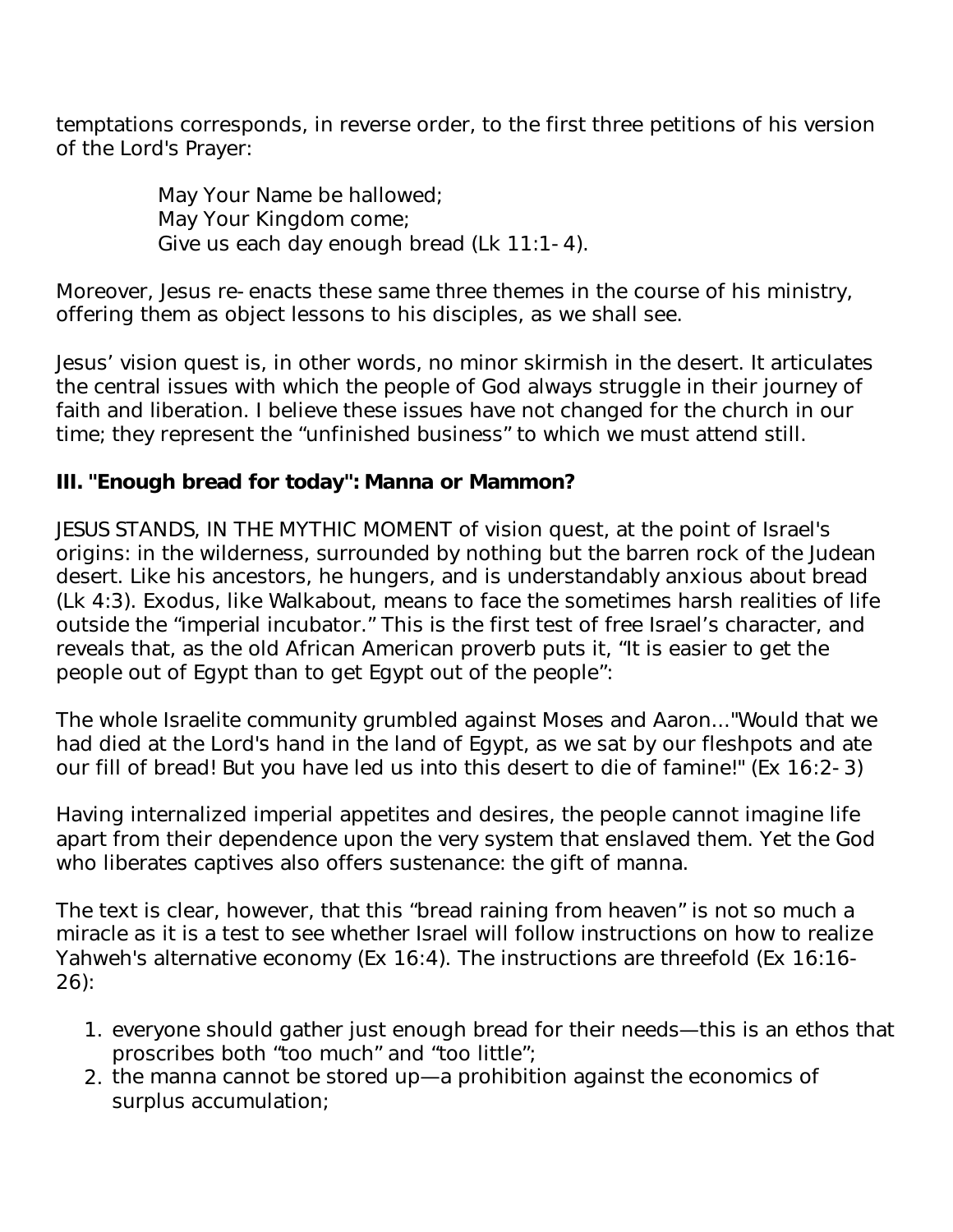3. the people must keep the Sabbath—a communal discipline that concerns the setting of limits that privileges being over doing.

The manna is thus a symbol reminding Israel that the purpose of economic organization is to guarantee enough for everyone, so that material sustenance circulates rather than concentrates.

It is significant that this archetypal expression of subsistence economics, gift cosmology and closely reflects the ethos of indigenous peoples the world over. Indeed, 99% of human history on this planet has been characterized by what anthropologists call "generalized reciprocity"—a symbiotic relationship with the ecological economy earth that up until a few generations ago also typified both Aboriginal and Native American hunter-gatherers. Paul Shepard argues that human beings are far more biologically adapted to these ancient lifeways than to modern economic behavior. "The prototype to which the genome is accustomed is Pleistocene society" he asserts, referring to the quarter of a million years of human "prehistory" prior to the rise of civilization around12,000 years ago.

The old biblical tale of manna in the wilderness thus expresses an ancient memory of what it means to be human. The notion of Shabat, which first appears here in the Bible, sought to reconstruct Israel's consciousness of dependence upon the land and the "divine economy of grace" which had been shattered by their experience in captivity. Imperial Egypt typified the ambitions of human civilization to re-engineer the creation by exploiting nature and controlling the forces of production. In contrast, Torah's Sabbath regulations for the liberated community mean to interrupt this process by prescribing weekly "rest" for both the land and human labor (Ex 31:12-17). Every seventh year, cultivation is to cease in order that our artificial human economy, with its addictive-compulsive tendencies, does not destroy the economy of nature.

The biblical Sabbath vision culminates in a "Jubilee" every 49th year (Lev 25). The Jubilee was intended as Israel's hedge against the inevitable tendency of human societies to concentrate power and wealth in the hands of the few, creating hierarchical classes with the poor at the bottom. In agrarian societies such as biblical Israel (or parts of the Third World today), the cycle of poverty began when a family had to sell off its land in order to service a debt, and reached its conclusion when landless peasants could only sell their labor, becoming bond-slaves. The Jubilee aimed to dismantle such inequality through the:

- release of community members from debt (Lev 25:35-42; Dt 15:1-11);
- return of encumbered or forfeited land to its original owners (Lev 25:13,25- 28);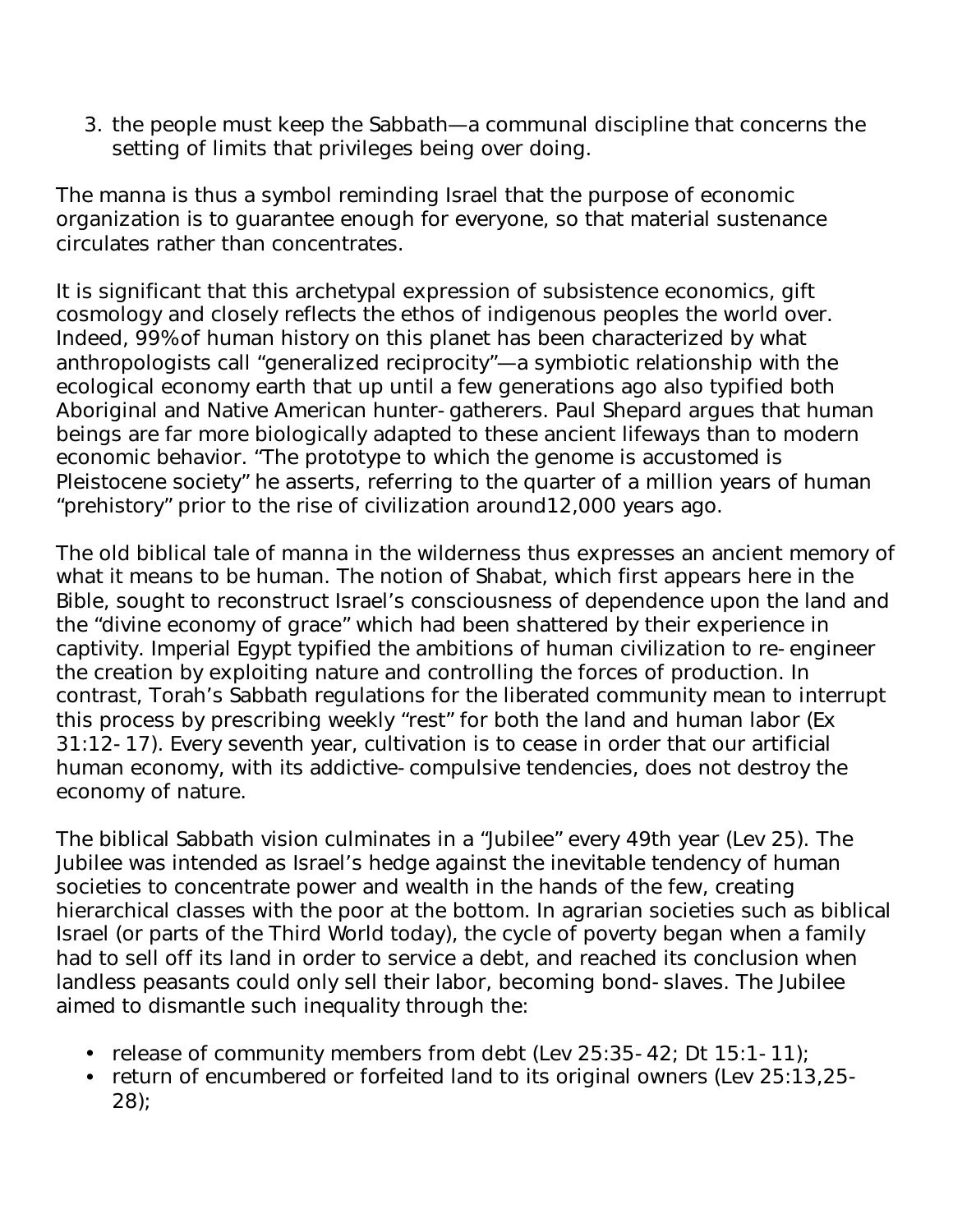• freeing of slaves (Lev 25:47-55; Dt 15:12-18).

The rationale for this unilateral restructuring of the community's wealth was that the earth belongs to God (Lev 25:23) and its fruits are a gift, so the people of the Covenant should justly distribute them instead of seeking to own and hoard them.

The manna story thus reveals the inevitable connection between economic inequality and the culture of slavery (Lev 25:42). This primal lesson was to be passed on: "Keep an omerful of manna for your descendants, that they may see what food I gave you to eat in the desert" (Ex 16:32). But it was forgotten, and in the settled life of Israel in Canaan the orthodoxy of the nations prevailed: "surplus-extraction" and "capital accumulation" inexorably took the place of equitable distribution. This in turn became the central complaint of Israel's prophets: "The spoil of the poor is in your houses; what do you mean by crushing my people, by grinding the face of the poor?" (Is 3:14f). The imperatives of commercial profit had eclipsed the principles of justice: "We will make the ephah small and the shekel great, and practice deceit with false balances, buying the poor for silver and the needy for a pair of sandals, and selling sweepings of the wheat" (Amos 8:5f). And fidelity to international markets had replaced allegiance to God's economy of reciprocity and grace: "I will go after my lovers; they give me my bread and my water, my wool and my flax, my oil and my drink" (Hosea 2:5).

Satan's challenge to Jesus to turn stones into bread, therefore, invokes the old primal wilderness anxiety about sustenance, and ridicules the divine economy as foolishness. Why not exploit the land for profit? Surplus promises security. Can Jesus renew the Exodus journey by making a different choice at this archetypal crossroad?

He does—countering with the first of three citations from Deuteronomy, the book of remembering—by recalling the lesson of the manna:

God has humbled you by letting you hunger, then by feeding you with manna…in order to make you understand that one does not live by bread alone, but by every word that comes from the mouth of Yahweh (Dt  $8:3 = Lk$ ) 4:4).

In his subsequent ministry Jesus will rehabilitate the vision of Sabbath economics in the two central petitions of the Disciples Prayer: "Give us enough bread for today, and release us from debt as we release others from debt" (Lk 11:3f).

Meanwhile, Jesus continues the tradition of prophetic challenge to economic stratification in Israel. His storytelling most often singles out the wealthy for critique (12:16-21; 16:1-31), and his two most important object lessons concern one rich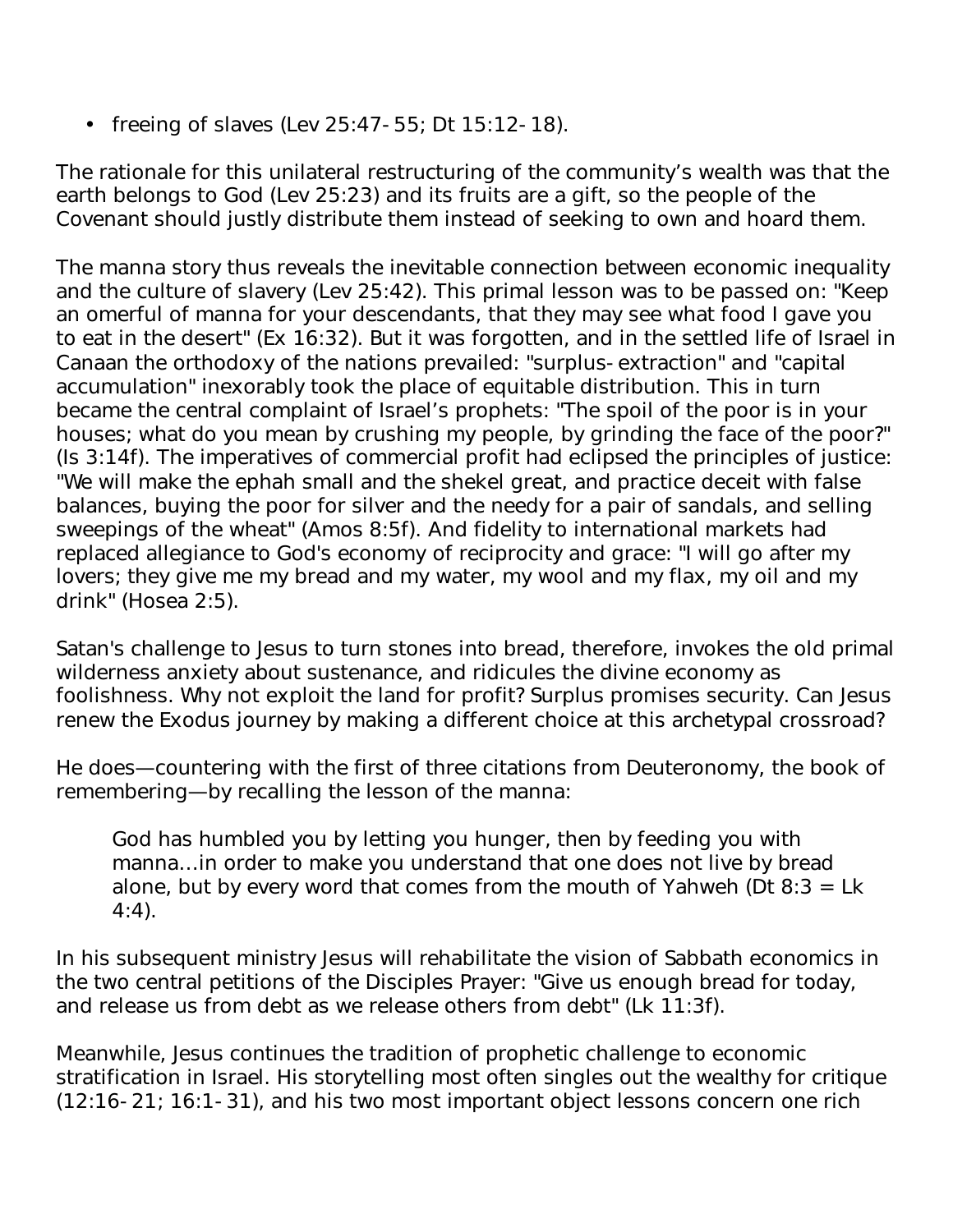man who refuses the call to discipleship (18:18-27) and another who embraces it as the way of resdistribution (19:1-10). Calling his disciples to "re-communitize" their assets (18:28-30), he warns them against the dominant money system, which he refers to simply as "Mammon" (16:10-13). This is the single greatest competitor to God for our loyalties, and against its power he pits the memory of the manna, which he reenacts in his feeding of the poor in the wilderness (Lk 9:10-17). There, while his disciples' cannot see past market constraints (9:12f), he demonstrates the economics of sharing in the tradition of an indigenous potlatch: "And all ate and were satisfied" (9:17). Indeed, Jesus' central metaphor for the Kingdom is the banquet table, which is to be set first and foremost for the marginalized and excluded (14:7-12).

Thus does Jesus stand firm against the seduction of idolatrous economics, thereby renewing the Dreaming. Can the church do likewise today in a world under death sentence by the gulf between rich and poor?

# **IV. "May Your sovereignty be realized!" Dispersal or Domination?**

THE SECOND TEMPTATION both escalates the conflict and retraces the next stage in the apostasy of Israel—and of the church. Satan parades "all the kingdoms of the world" before Jesus, and offers to grant him jurisdiction over them—as a vassal-king, of course (Lk 4:5-7). The narrative here is very matter of fact in its analysis of state power. First, the notion that a pantheon of principalities could be viewed "in a moment" suggests that all forms of centralized political hegemony are essentially the same: seen one, seen 'em all. Second, there is no question but that they are all administered under the authority of the Devil himself. He can "deliver them to whom he wishes" indeed! Would that our churches could maintain such a clear perspective on the State as principality and power!

In fact, the Bible has a deep suspicion of empire that is woven into the very earliest traditions, most notably the Genesis myths of origins. Near Eastern antiquity was dominated (and Israel geopolitically surrounded) by powerful city-states, from Egypt to Babylon to Assyria. These highly centralized and hierarchical societies were rightly perceived by the Hebrew storytellers to be dangerous and predatory (thus the genealogy of nations stems from Nimrod, who is portrayed as "a mighty warriorhunter" in Gen 10:8ff). The oldest polemic is the folk fable about the demise of the Tower of Babel—a thinly-veiled reference to the ziggurats of Mesopotamian civilization (Gen 11:1-9). God's antipathy towards this archetype of imperial pretense—represented in the tale by its centripetal economic power, its cultural homogeneity and its architectural hubris (11:1-4)—results in a "deconstructive scattering" (11:8f). The divine solution to overconcentrated social power is dispersal—presaging what modern sociologists are only beginning to rediscover,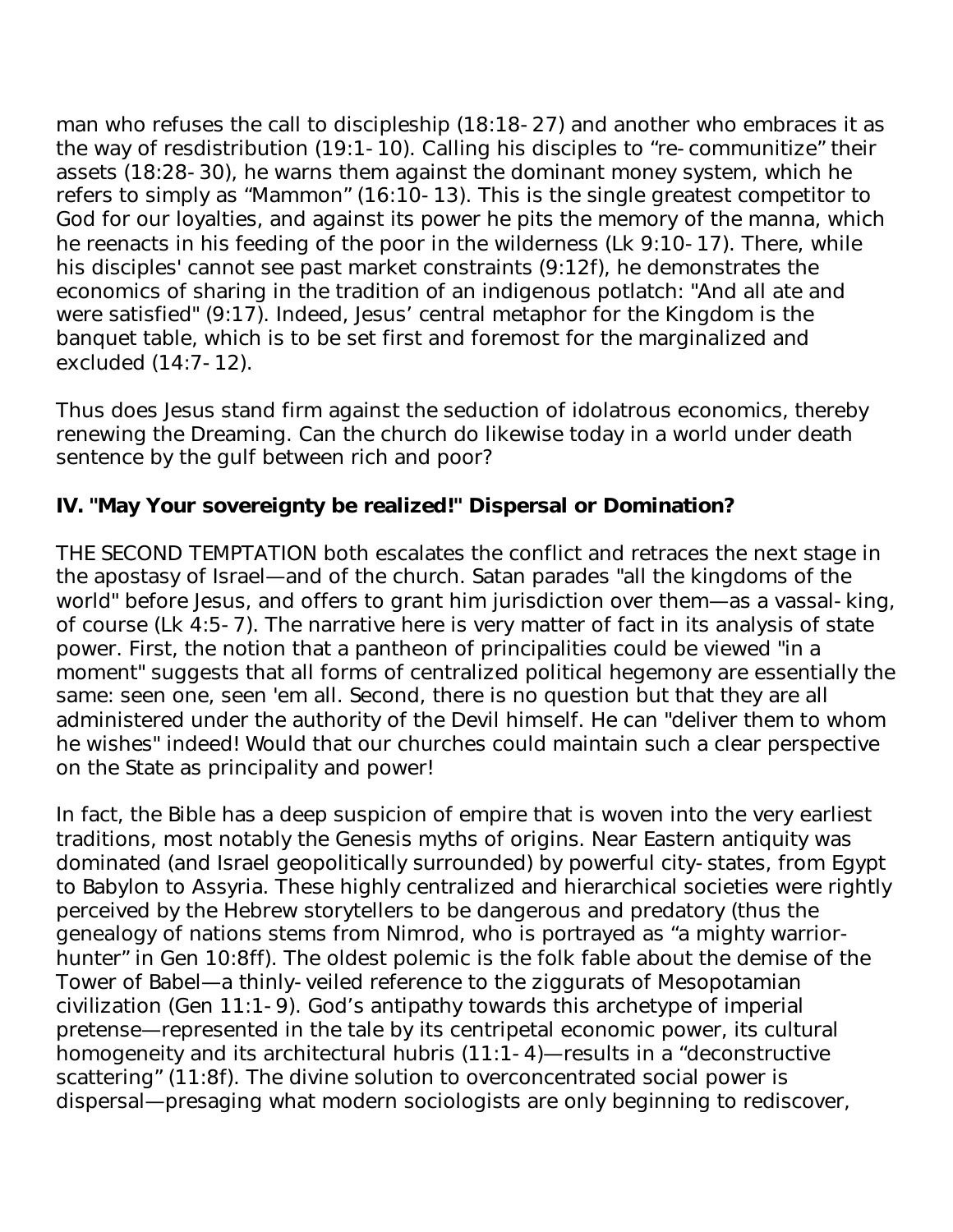namely that as in nature, diversity and decentralization is crucial to a healthy social ecology.

Here again we find a fundamental resonance with indigenous lifeways. As Kirkpatrick Sale writes in Dwellers in the Land: The Bioregional Vision, in nature "nothing is more striking than the absence of any centralized control, any interspeciate domination… there are none of the patterns of ruler-and-ruled that are taken as inevitable in human governance." This natural dispersal of power is mirrored in traditional forms of social organization known to "preliterate peoples all over the globe… In the tribal councils, the folkmotes, the ecclesia, the village assemblies, the town meetings, we find the human institution proven through time to have shown the scope and competence for the most basic kind of self-rule."

It is telling, then, that the initial polity of Exodus Israel was explicitly anti-monarchic. The vision for the Israelite confederacy consisted of twelve self-determining tribes with local adjudicators called "judges," loosely consociated under a Yahwistic covenant. As Hebrew bible scholar Norman Gottwald puts it, "sectors of the indigenous population joined in a combined sociopolitical and religious revolution against the imperial and hierarchic tribute-imposing structures of Egyptiandominated Canaan… and federated in an intertribal community." Gottwald calls this "re-tribalization"—we might characterize it as a return to older ways of social organization in wake of the experience of intense suffering under imperial pathologies.

This sets up the first great plotline of the liberated Israel's history: the struggle to maintain the alternative confederacy under pressure from within and without to conform to the dominant political paradigm of monarchy. It is captured in the story of Gideon, the hero of guerilla military campaigns in Canaan: his grateful people want to make this "general" into a "king" (Judges 8:22f). He refuses, insisting that Yahweh alone is Israel's king, but others will not follow his lead. Thus in the warning tale about Abimelech's murderous grab for power Jotham spins his famous political parable about the absurdity of hierarchy when contrasted with the empirical hetarchy of nature (Judges 9:1-21). This is perhaps Scripture's clearest expression of indigenous wisdom about political dispersal.

Israel's fateful turning away from this vision is narrated poignantly in I Samuel 8. The community, now settled in Palestine, again gathers in complaint, this time demanding "a king to govern us" (8:5). The elder Samuel, representing the old wilderness federation (Judges 21:25), warns of the dire consequences of such a political project. It will mean the construction of a military machine and compulsory conscription (I Sam 8:11-13), State expropriation through eminent domain and oppressive taxation (8:14-18). But Israel was losing its vision of "holiness"--that is,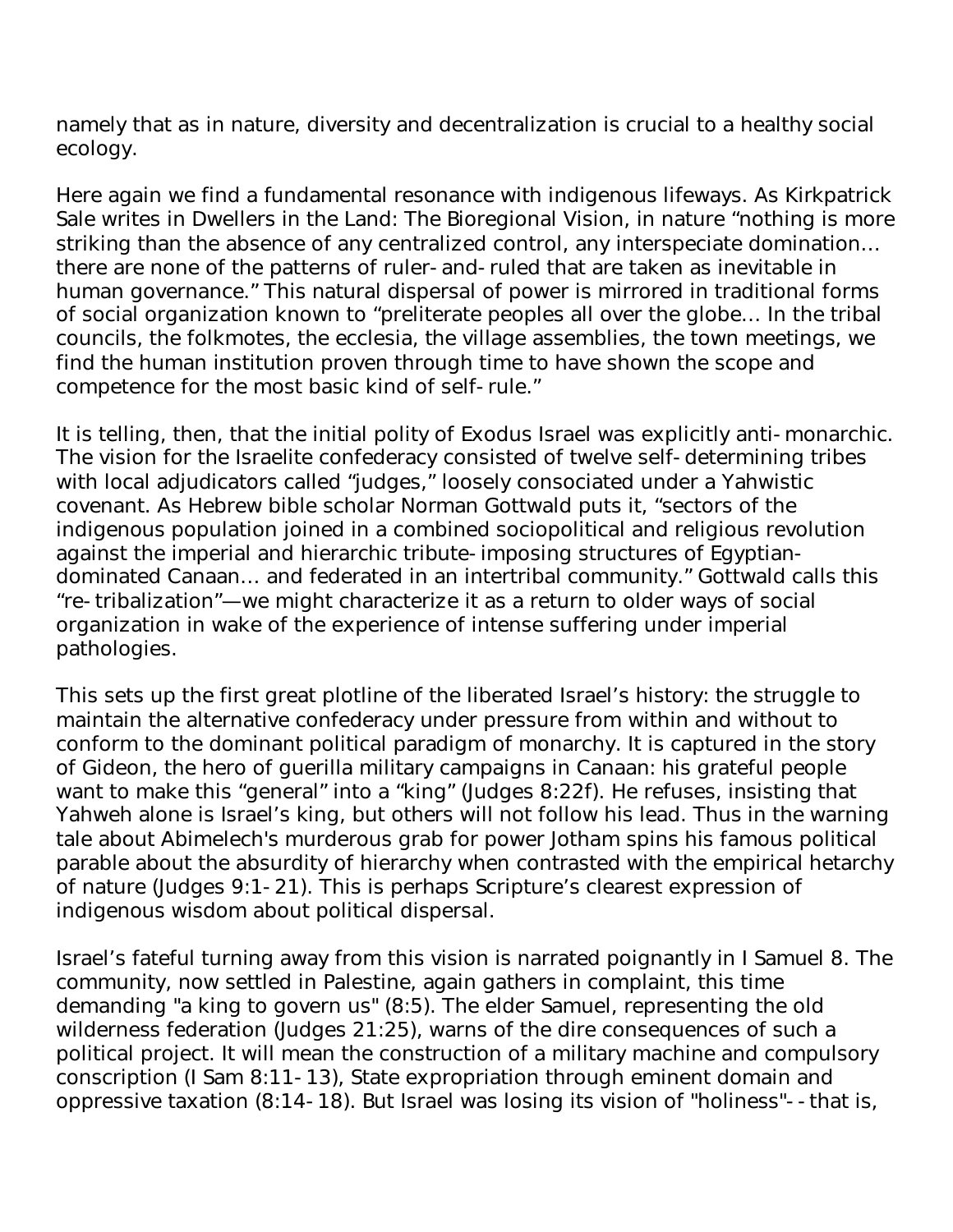of its distinct identity. "No! We are determined to have a king over us so that we also may be like other nations" (8:19). Sure enough, the house of David would soon establish oppressive hegemony throughout Palestine, making Israel indistinguishable from the other regional powers. The concentration of wealth necessitates the centralization of power, and a people's true identity is determined by its economic relations and its system of governance.

But this drift, too, was continually contested by Israel's sages, as the great French theologian Jacques Ellul pointed out in Anarchy and Christianity. The royal chroniclers of the Bible, defying the historiographic conventions of antiquity, tended to reproach the "great" kings of Israel while eulogizing the "weak" rulers. In addition, "for every king there was a prophet...often a severe critic of royal acts." Ellul concludes that in the balance, the Hebrew Scriptures "ascribed no value to the state, to political authority, or to the organization of that authority."

Jesus returns to this archetypal crossroads, too, and rehabilitates the old insistence upon the exclusive (and thus anti-royalist) sovereignty of Yahweh. This time his defense is taken from the great Shema: "Hear O Israel" (Dt 6:4ff).

Take care that you do not forget Yahweh, who brought you out of the land of Egypt, out of the house of slavery. The Lord your God you shall fear and serve, and by this name alone you shall swear (Dt  $6:12f = Lk$  4:8).

Jesus reiterates this same point in the second petition of the Prayer: "May Your sovereignty be restored" (Lk 11:2). To pray this is to de-legitimize every other jurisdiction—particularly those that claim sovereignty. Otherwise would disciples not simply have been instructed to ask God's blessing upon the king-of-the-moment? This is the real significance of Jesus' famous proclamations about the "kingdom of God" (Lk 4:43; 10:9).

Does Jesus' calling and naming of twelve apostles—Moses-like on a mountain—also mean to rehabilitate the vision of "re-tribalization" and the wilderness confederacy (6:13ff; cf Num 1, Josh 13)? He certainly is re-enacting the old prophetic vigilance in his sardonic allusions to oppressive royalty (7:25; 19:11-27), as well as his sharp dismissals of the Davidic (Lk 20:41-44), Solomonic (11:31; 12:27) and Herodian dynasties (13:32; 23:6-12)—not to mention that of the emperor (13:1-3; 20:22-26). Most importantly, he subverts conventional expectations of political leadership in his call to "aspire downward" (9:46-48) and in own messianic practice—all the way to the cross (19:38; 23:1-3).

The Roman authorities understood perfectly the implications of Jesus' renewal of the Dreaming as it concerned Yahweh's sovereignty. The church since Constantine,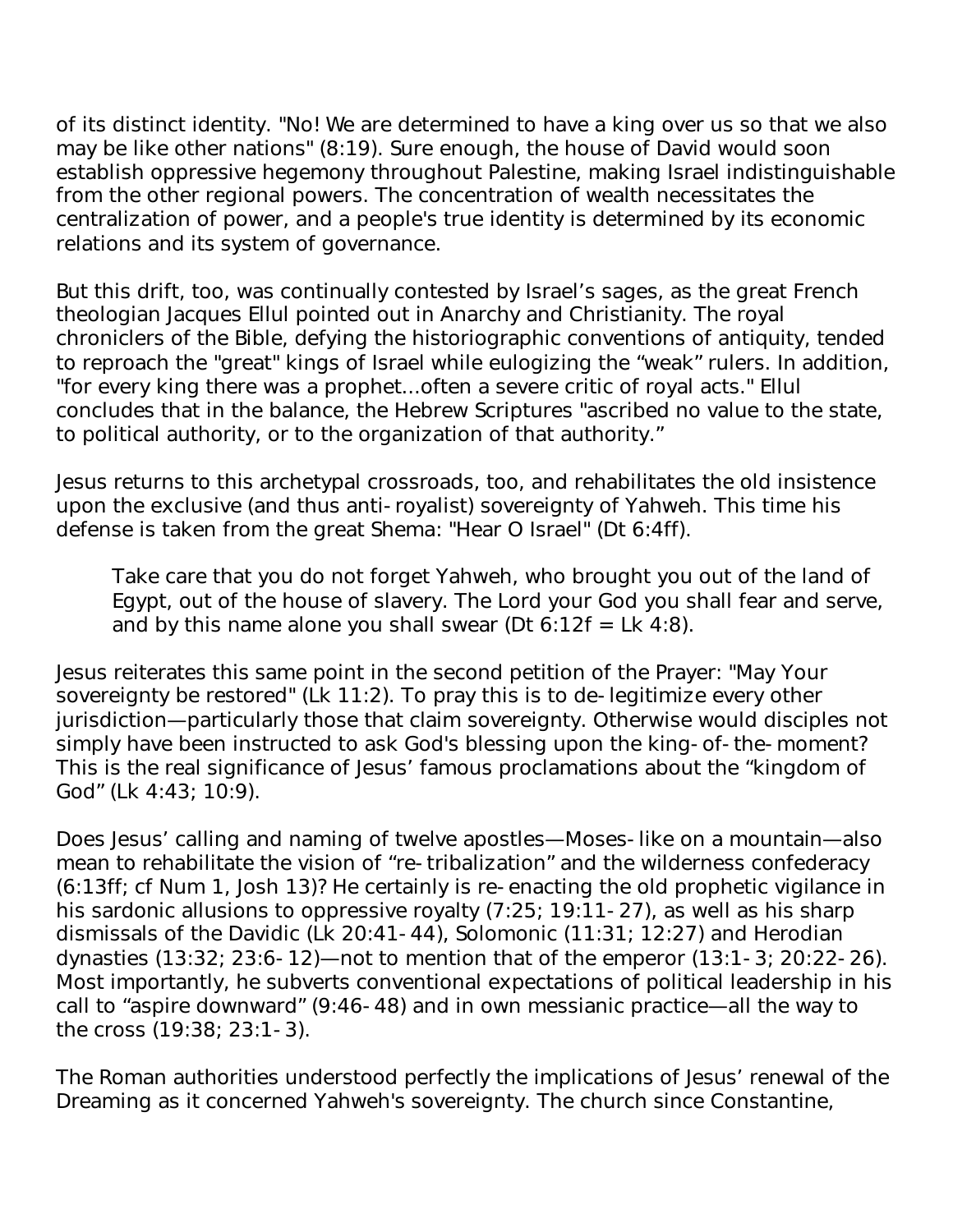however, has not been so clear, and thus has succumbed repeatedly to the politics of domination. Jesus invites us to turn back to the wisdom of indigenous peoples to reanimate our imaginations about how we might work to disperse political power today, under the shadow of history's most dominating empire.

## **V. "May Your name remain holy!" Liberator or Patron?**

WHAT AN EXTRAORDINARY PREFACE to the third and final test of character: "And then the Devil transported Jesus to Jerusalem, and set him on the pinnacle of the Temple" (Lk 4:9). Satan with Jesus in tow. The Evil One with access to the Holiest place. The Fallen Angel quoting scripture. It ought to give us pause about every religious claim to represent God.

Satan knows that behind every political economy is a theology, a "sacred canopy" thrown over the regime to lend it cosmic legitimation. So he turns the tables on Jesus and begins thumping his version of the Bible—perhaps we can think of this as a sort of Presidential prayer breakfast. But the text is chosen, and interpreted, carefully: Psalm 91:11f. Indeed, this powerful statement of God's protection of those who "abide" can all too easily be misunderstood, like so much of scripture. When read through the hermeneutics of power and privilege the psalm becomes a tune of entitlement, a hymn to invulnerability, and finally an ode to empire. We have seen how "A Mighty Fortress is Our God" (Ps 91:2) became a marching tune for the Reich - - and thus truly what Phyllis Trible calls a "text of terror." This strand of political theology prevailed at times under the Israelite monarchy, as it has under every Christian empire since.

What Jesus confronts in this last temptation is the ultimate form of idolatry: identifying God's name with our historical projects. Our forces will prevail "though a thousand fall at your side" (91:7)—a favorite verse of military chaplains. Or, as both Bushes said during both Gulf Wars, "Our cause is right, our cause is just." Divinely appointed, historically favored, the U.S. strides the globe, treading upon evil empires and trampling two-bit dictators in disfavor (91:13), utterly convinced of its own innocence. God bless America.

This is the most consequential corruption of the original vision of Israel, which is why it is proscribed in the first three Commandments:

- i. nothing can be given priority over Yahweh (Ex 20:3);
- ii. no portrait can capture the Divine essence or presence (20:4);
- iii. no profession of God's name can place God on our side (20:7).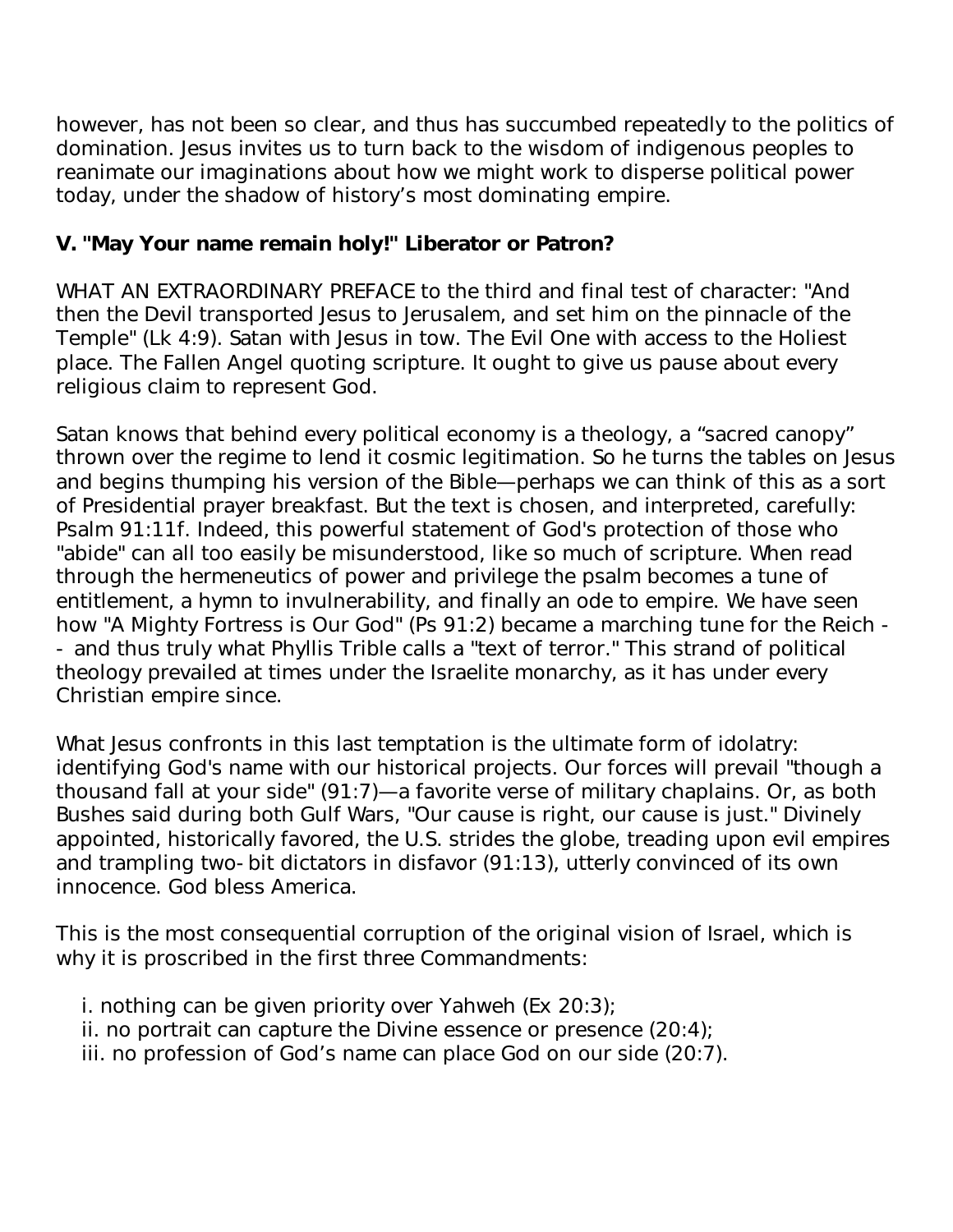This "radical otherness" of the wilderness God, who refuses to be domesticated under any regime or civilization, was expressed archetypally in the name revealed famously to Moses in the burning bush: Yahweh—"I will be whoever I will be" (Ex  $3:13-15$ ).

In antiquity, however, the great institutionalized cultic centers were imperial culture's way of violating all three commandments. Imposing structures were built to the sky, and royalty dwelled in the penthouse suite communing with the gods, whose blessings underwrote the whole Temple-State. The cult thus functioned as the ideological mechanism in the Canaanite/Egyptian tributary system, complete with local shrines that secured political loyalty and facilitated collection of agricultural taxes in the hinterlands. Thus Israel's struggle against idolatry often focused on resistance to these "sacred poles" and "Asherahs," the most vivid narrative expression of which is found in the story of Gideon (Judges 6).

The narrator sets the scene with an Egypt-like description of Israel's oppression by the Midianites (6:1-10). This is followed by the Moses-like commissioning of the resister Gideon (6:4, 11) to rehabilitate Israel's struggle for liberation (6:12-14). In dramatic political theatre, Gideon under cover of night pulls down an official shrine of Baal and builds an "insurgent altar" to Yahweh right on top of it (6:11-27). Accused of sabotage by the local citizens, he is defended by his father, who takes up the classic Israelite taunt to idols: "If Baal is god let him defend himself." The episode ends with Gideon (whose name in Hebrew means "to cut down") assuming this defiant slogan as his revolutionary moniker: Jerubbabel means "Let Baal sue me!" (6:28-32). It is hardly surprising that Midianite retaliation comes immediately, which in turn sparks the popular insurrection under Gideon's leadership (6:33ff).

Sinai is the mysterious, clouded, wild mountaintop of communion with God in the Moses story (Ex 24:12-18), a stark contrast to the managerial and regimented "artificial mountain" of the imperial ziggurats. This is not to say, however, that Exodus Israel was anti-iconic; like other indigenous peoples their symbolic life was expressed through natural as well as intricately artful hand-made sacred objects. This is expressed at great (and to modern ears tedious) detail in the lengthy instructions concerning the crafting of the "ark of the covenant" and the "tent of the meeting" (Ex 25:1-31:11). But unlike the Temple-state, this was not only a mobile (and thus non-institutionalized) shrine, but indeed an "independent" and potentially "feral" one (I Sam 5-6).

It is worth noting that an historical survey of indigenous peoples around the world shows that where the economics of generalized reciprocity and the politics of bioregional tribalism remained intact, there was no evidence of a centralized cult (true universally among Aboriginal tribes and with only a few exceptions among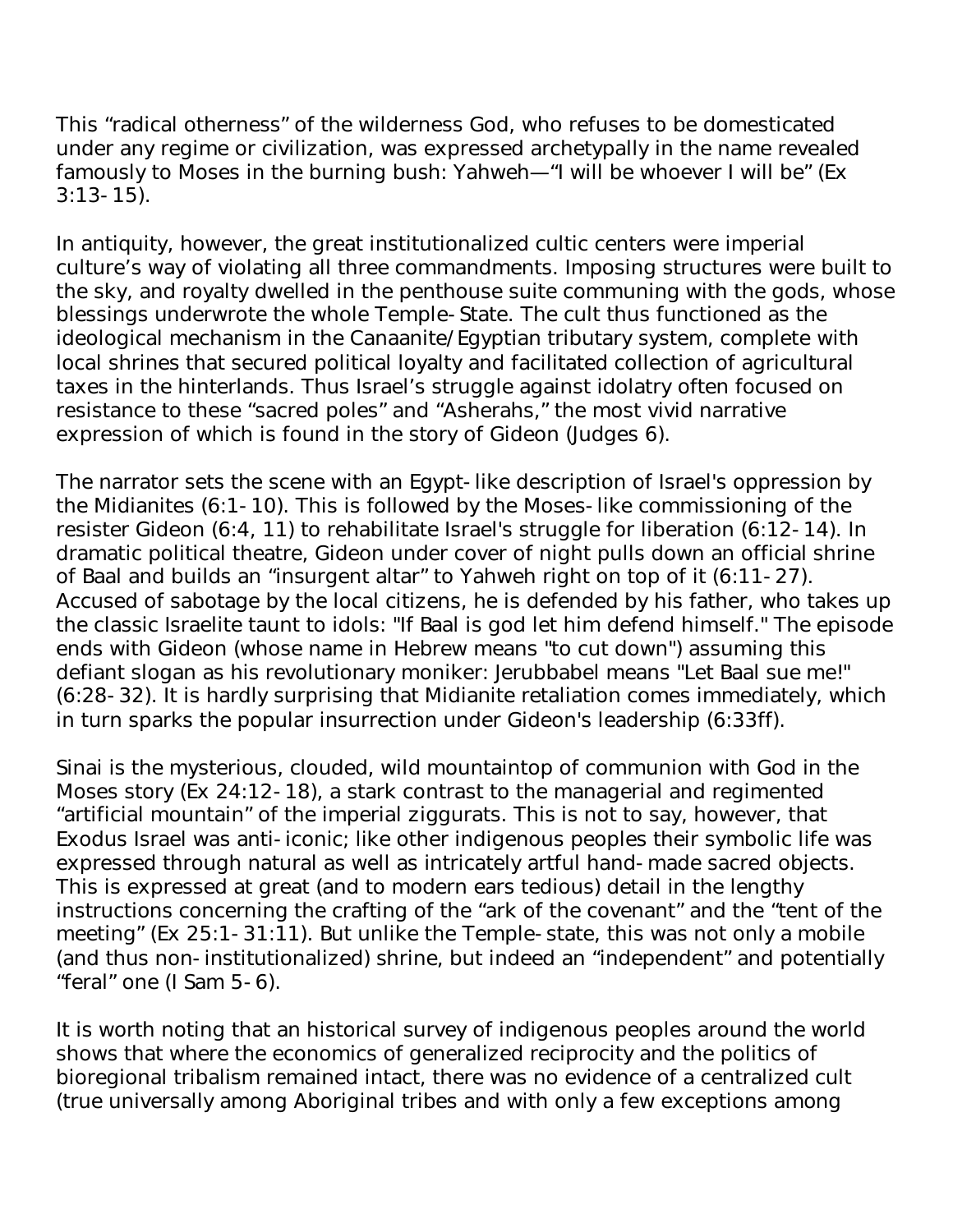North American Indians). Conversely, wherever economic and political centralization triumphed, we find the architecture of domination, from the towers of Mesopotamia to the great Temples of India to the pyramids of the Inca, Maya and Aztec. And these cultic metropolises were often associated with human sacrifice—in all its forms.

Here again, Israel eventually abandoned its vocation. The ark is perceived by the insurgent king David as a threat, and is "brought in" so it can be housed, controlled, and ultimately disappeared (II Sam 6). David's urge to construct a permanent cult is, like kingship itself, only reluctantly embraced by the "Old School," and David's hubris is chastised in the telling prophecy of Nathan ("Wherever I have moved about among all the people of Israel, did I ever speak a word with any of the tribal leaders of Israel saying, 'Why have you not build me a house of cedar?'" complains Yahweh in II Sam 7:4-17). Sure enough, in the Solomonic period a centralized Temple-State is established, replete with foreign dynastic alliances, standing armies, expanding borders and oppressive taxation (I Kings 3-11). But it turns out to be only a brief flirtation with regional hegemony, for within a few generations Israel's grand experiment in "Egyptianization" ends in the disasters of civil war, defeat by bigger imperial forces, and ultimately exile.

The first Temple was originally envisioned as a storehouse for redistribution of the community's surplus, but it inevitably became the mechanism by which power, wealth and privilege concentrated in the hands of Israel's elite. Instead of a place where sacrifices were offered on behalf of the people, it became a place where the people were offered in sacrifice to the state. Again the prophets railed, warning that what Yahweh did to Babel's tower he could do to his own "hijacked House":

Do not trust in these deceptive words: "This is the Temple of the Lord..." Has this house, which is called by my name, become a den of robbery? ...Therefore I will do to the house that is called by my name, in which you trust...just what I did to Shiloh. (Jer 7:4,11,14).

Jesus, renewing the old Dreaming, will have occasion to re-enact these very words.

Waving Psalm 91:11f in Jesus' face, the Devil urges him to "take the fall" for empire. And what a vantage point he offers, on the rooftop of the great Second Temple of Herod, above the gleaming capital city of Jerusalem, the center of Israel's universe! It is of course a symbolic perch, the highest place in the "dwelling place of the Most High" (Ps 91:9). In other words, we are now at the heart of the historical project in question, and Satan assures Jesus that nothing can happen to him, for he will be "borne aloft" by his people's ethnocentric theology of entitlement. We in the U.S. know this mantra all too well: our self-interest is acceptable to God, who will back us up and bail us out because we are God's instruments of civilization.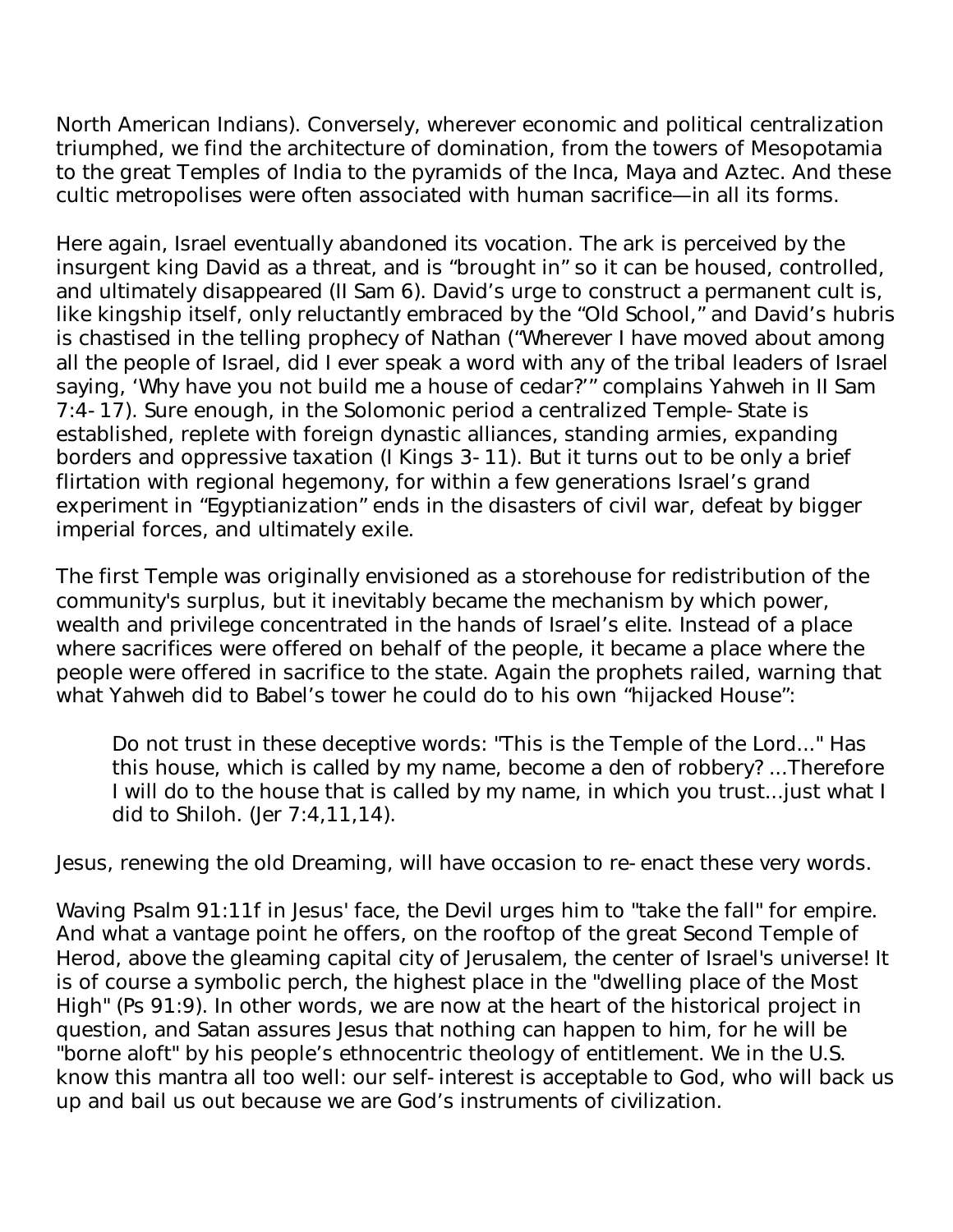One final time Jesus clings to the Deuteronomist: "You shall not test the Lord, as you did at Massah" (Lk  $4:12 = Dt 6:16$ ). He unmasks the Devil's attempt to reverse the divine mandate: It is not God who attends to our demands, but the inverse. The argument thus comes full circle, for at Massah ("place of testing") wilderness Israel for a second time despaired of sustenance (not bread, this time, but water) and pined for Egypt (Ex 17:1-7). The "I am" is no nation's patron, but the animator of the only redemptive historical project: human liberation (Ex 3:14). That is why the leading petition of the Disciple's Prayer is: "May your Name remain holy" (Lk 11:2).

Inevitably his struggle with idolatry culminates in Jesus' showdown with the system represented by the Jerusalem Temple (Lk 19:45-48). In his most famous midrashic challenge, Jesus asks whether it functions as a "House of prayer" (Is 56:7, an oracle that enfranchises outsiders) or as a "den of thieves" (the prophetic attack on Judah's smug sense of national entitlement based on the perception that God dwelled in the Temple, Jer 7:1-14). Then, in his last public action, he points to an object lesson of how the Temple system exploits the poor, and pronounces that the whole apparatus must be overthrown (21:1-6).

In the third temptation Jesus has once more arrived at a fateful intersection in the journey of his people, and chosen the "road less traveled." Today we live in the most idolatrous of ages, in which our desire for technological omnipotence knows no shame, from nuclear weaponry to genetic engineering. The radical Yahwist principle of non-identity remains our only hedge against every attempt to absolutize our institutions (the First Commandment), against all forms of commodity fetishism (the Second Commandment), and against whoever would draft God to legitimize domination (the Third Commandment). Only if we refuse to domesticate God's name will we be able to resist our pathological imperial tendency to objectify everything else: nature, the works of our hands, and indeed our own humanity.

#### **VI. The Lenten Journey: Mimesis or Mimosis?**

OUR STRANGE OLD GOSPEL STORY CONCLUDES with a sober epilogue: Having failed to seduce Jesus, the Devil departs, seeking a more "opportune time" (Lk 4:13). The word here, remarkably, is kairos—Luke's pointed reminder that there would be more such crossroads for God's people to face in the future. Indeed there were.

Apparently it did not take very long in the history of the church for the good news of liberation and healing to be abused by some to oppress and exploit. Already in the late first century one writer lamented the fact that some things in the tradition which were admittedly "hard to understand" were being "twisted by the ignorant and unstable to their own destruction, as they do the other scriptures" (II Pet 3:6). He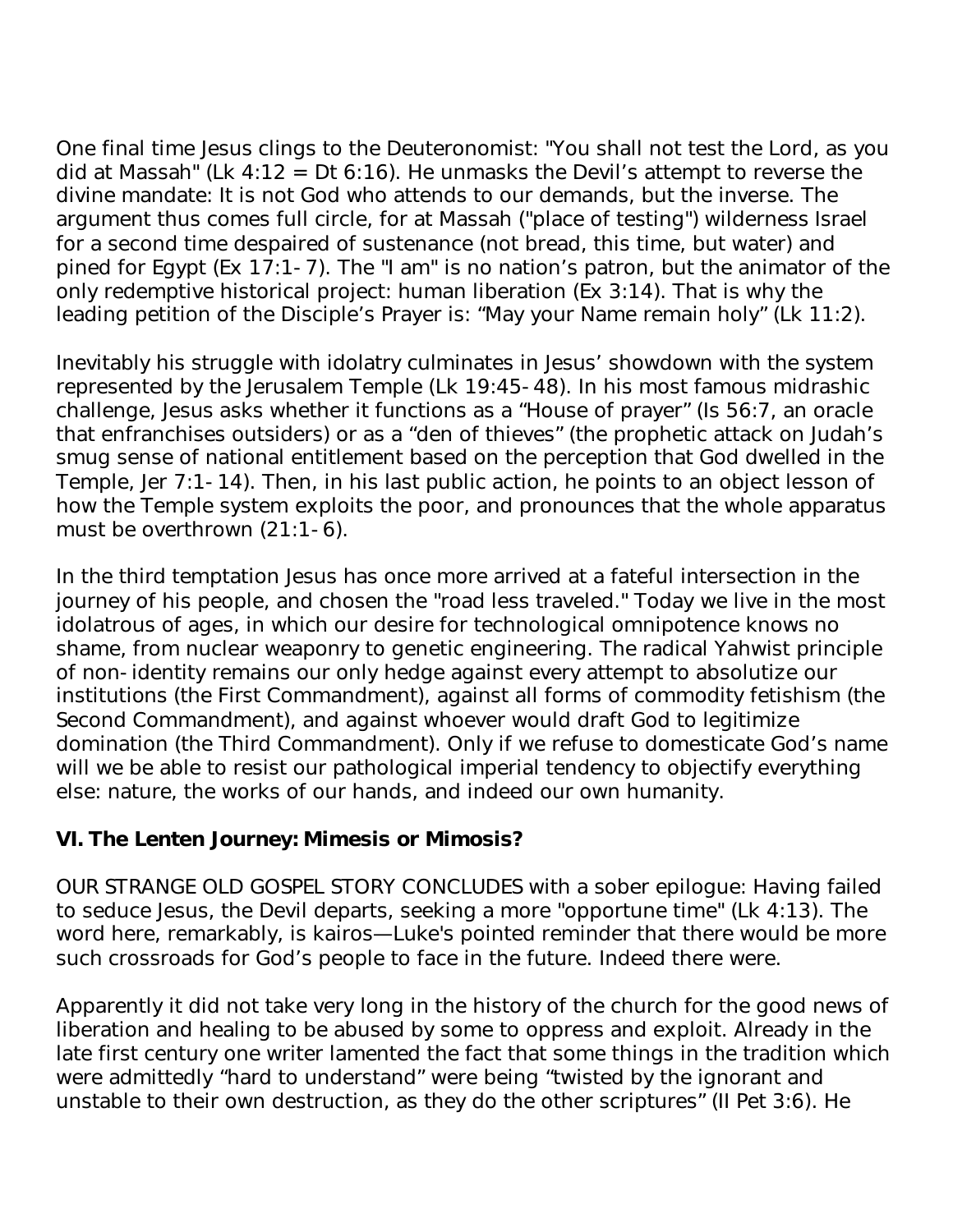complained bitterly about those who mishandled scripture by "smuggling in destructive opinions," and anticipated that "because of these teachers the way of truth will be maligned" (2:1-2).

He wasn't wrong. We know all too well multitude of ways in which the Bible was expropriated into the service of oppression throughout the long, painful and unfinished history of European world colonization and conquest. We struggle to make sense of 19th and 20th century Christian missionaries among indigenous peoples of around the world who indeed "slandered what they did not understand" (II Pet 2:12b). How often did "they promise freedom, but were themselves slaves of corruption" (2:19)? "In their greed they will exploit you with deceptive words" (2:3) does this not summarize the legacy of Christian complicity with squatter's rights, Stolen Generations and the destruction of sacred lands?

The scriptural stories of liberation have indeed been profoundly compromised by ethnocentric mishandling and racist misrepresentation, not to mention practices of forced conversion and paternalistic resocialization. This has understandably caused many within the church (and many more without) to dismiss the Bible as hopelessly undifferentiated from the history of domination. This is not the whole truth, of course; these same stories have also animated movements for freedom, justice and human wholeness throughout the centuries—including in the Australian and American contexts. But if we are to reclaim the scriptural tradition, it must be in light of the more painful legacy, not despite it.

It is instructive that the Bible itself—as II Peter passionately attests—anticipates the human propensity to compromise, contaminate or suppress the liberating truth of Moses and Jesus. It is because of this inevitable dis-membering of the tradition that the Hebrew scriptures emphasize the discipline of re-membering. As the Deuteronomic refrain puts it: "Remember the long way that the Lord your God has led you" (Dt 8:2). This is what literary critic Eric Auerbach called mimesis: the Story itself invites its listeners to "re-enact" the liberation narrative in their own context, in every epoch. Conversely, the Deuteronomist warns that when people of faith do not practice mimesis they simply become like "the nations around them" (Dt 8:19f). We might call this mimosis, defined by Webster's as a condition whereby people simulate the pathologies that surround them.

Lent invites us to battle mimosis by practicing mimesis, to undertake afresh a visionquest that will examine the choices our ancestors made for either Exodus or Egypt. It takes character and courage to seek to lay bare the roots of our national pathologies. In the U.S., for example, the fact that each year Lent falls during or just on the heels of Black History Month represents a great opportunity for the American church. There is no history more suppressed—nor more consequential—for our nation than